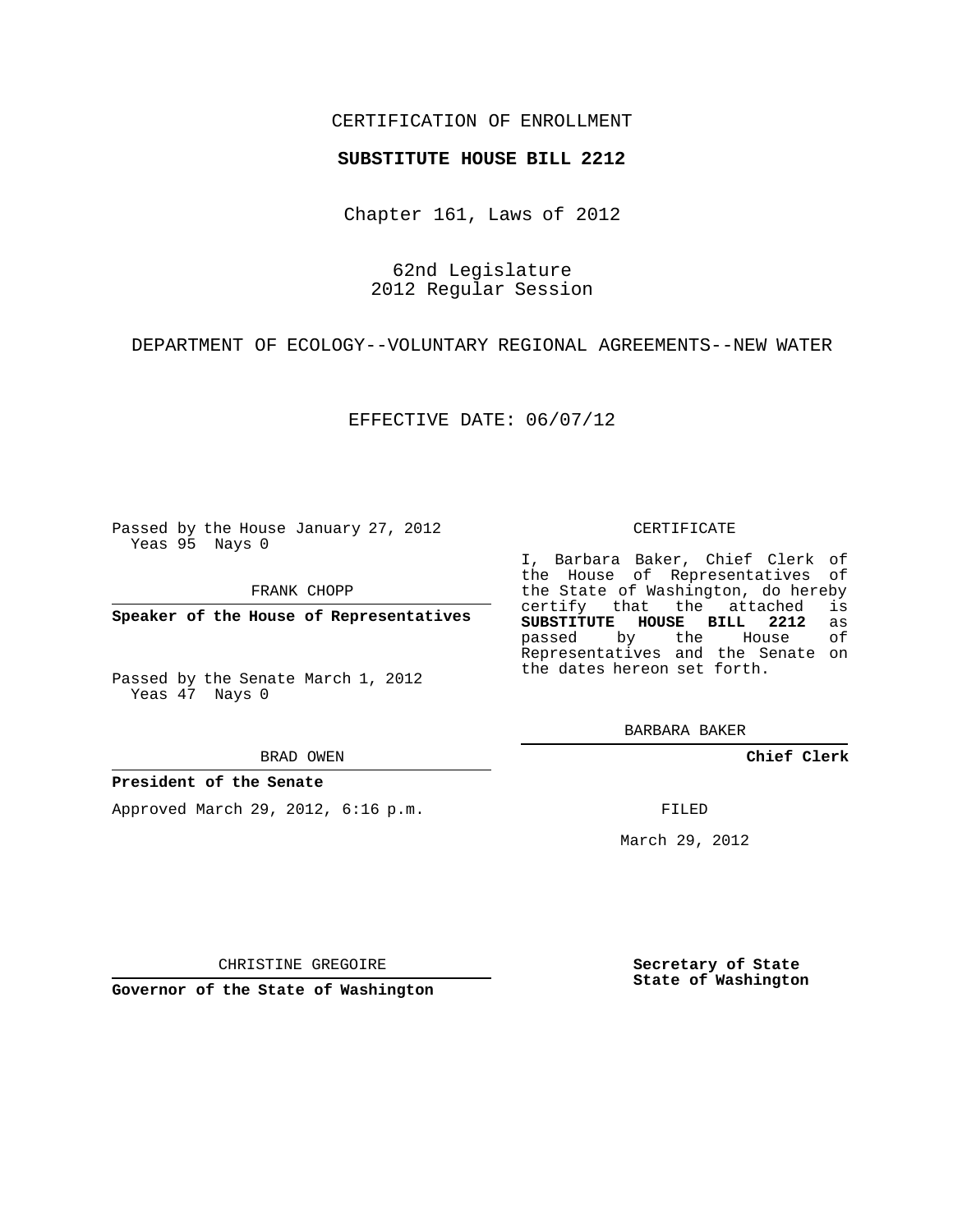## **SUBSTITUTE HOUSE BILL 2212** \_\_\_\_\_\_\_\_\_\_\_\_\_\_\_\_\_\_\_\_\_\_\_\_\_\_\_\_\_\_\_\_\_\_\_\_\_\_\_\_\_\_\_\_\_

\_\_\_\_\_\_\_\_\_\_\_\_\_\_\_\_\_\_\_\_\_\_\_\_\_\_\_\_\_\_\_\_\_\_\_\_\_\_\_\_\_\_\_\_\_

Passed Legislature - 2012 Regular Session

**State of Washington 62nd Legislature 2012 Regular Session**

**By** House Agriculture & Natural Resources (originally sponsored by Representatives Blake and Chandler; by request of Department of Ecology)

READ FIRST TIME 01/16/12.

1 AN ACT Relating to extending the expiration date of RCW 90.90.030; 2 amending RCW 90.90.030; and providing an expiration date.

3 BE IT ENACTED BY THE LEGISLATURE OF THE STATE OF WASHINGTON:

 4 **Sec. 1.** RCW 90.90.030 and 2006 c 6 s 4 are each amended to read as 5 follows:

 (1) The department of ecology may enter into voluntary regional agreements for the purpose of providing new water for out-of-stream use, streamlining the application process, and protecting instream 9 flow.

10 (2) Such agreements shall ensure that:

 (a) For water rights issued from the Columbia river mainstem, there is no negative impact on Columbia river mainstem instream flows in the months of July and August as a result of the new appropriations issued 14 under the agreement;

 (b) For water rights issued from the lower Snake river mainstem, there is no negative impact on Snake river mainstem instream flows from April through August as a result of the new appropriations issued under 18 the agreement; and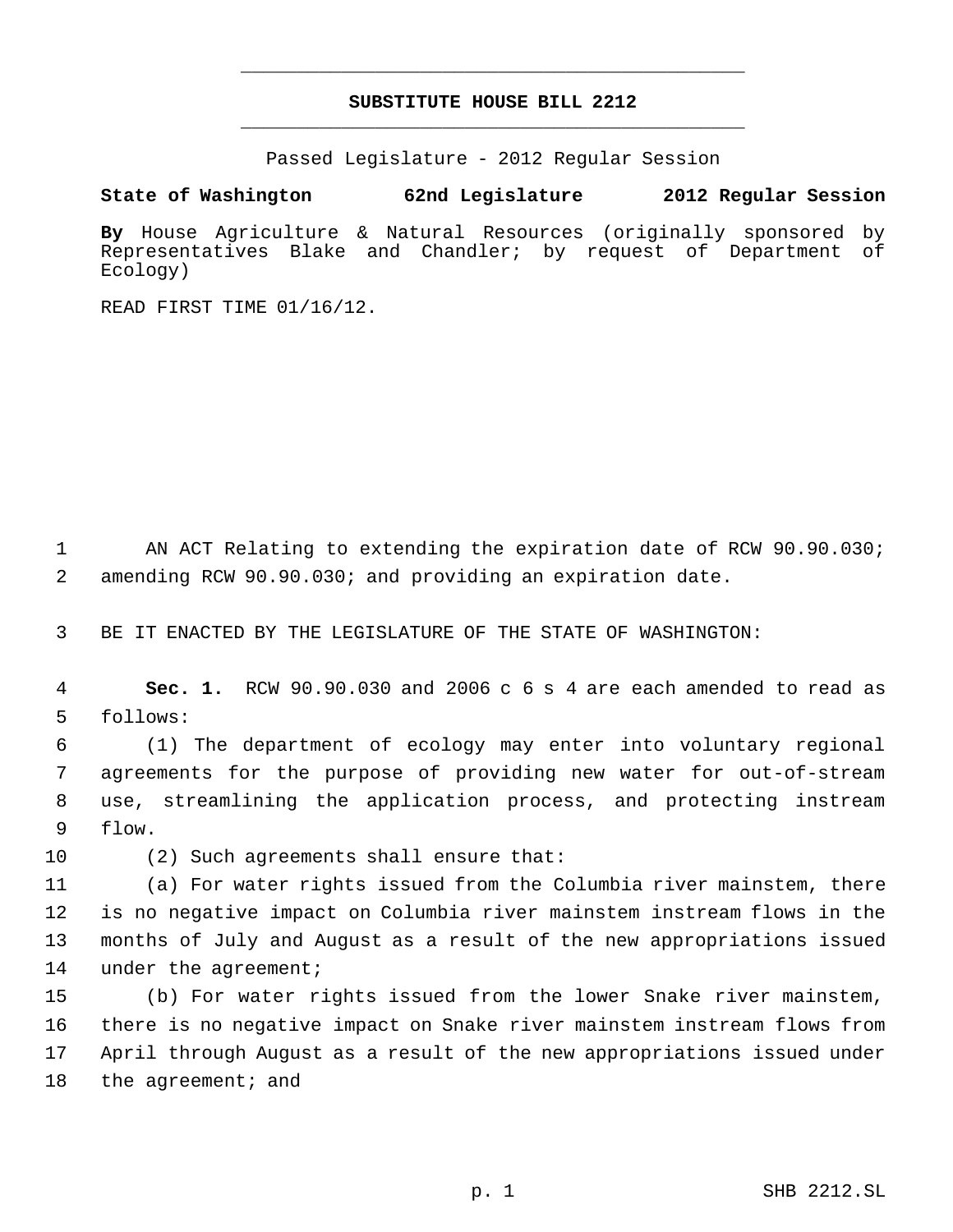(c) Efforts are made to harmonize such agreements with watershed plans adopted under the authority of chapter 90.82 RCW that are applicable to the area covered by the agreement.

 (3) The protection of instream flow as set forth in subsection (2) of this section is adequate for purposes of mitigating instream flow impacts resulting from any appropriations for out-of-stream use made under a voluntary regional agreement, and the only applicable consultation provisions under state law regarding instream flow impacts shall be those set forth in subsection (4) of this section.

 (4) Before executing a voluntary agreement under this section, the department of ecology shall:

 (a) Provide a sixty-day period for consultation with county legislative authorities and watershed planning groups with jurisdiction over the area where the water rights included in the agreement are located, the department of fish and wildlife, and affected tribal governments, and federal agencies. The department of fish and wildlife shall provide written comments within that time period. The consultation process for voluntary regional agreements developed under the provisions of this section is deemed adequate for the issuance of new water rights provided for in this section and satisfies all consultation requirements under state law related to the issuance of new water rights; and

 (b) Provide a thirty-day public review and comment period for a draft agreement, and publish a summary of any public comments received. The thirty-day review period shall not begin until after the department of ecology has concluded its consultation under (a) of this subsection and the comments that have been received by the department are made available to the public.

 (5) The provisions of subsection (4) of this section satisfy all applicable consultation requirements under state law.

 (6) The provisions of this section and any voluntary regional agreements developed under such provisions may not be relied upon by the department of ecology as a precedent, standard, or model that must be followed in any other voluntary regional agreements.

 (7) Nothing in this section may be interpreted or administered in a manner that precludes the processing of water right applications under chapter 90.03 or 90.44 RCW that are not included in a voluntary regional agreement.